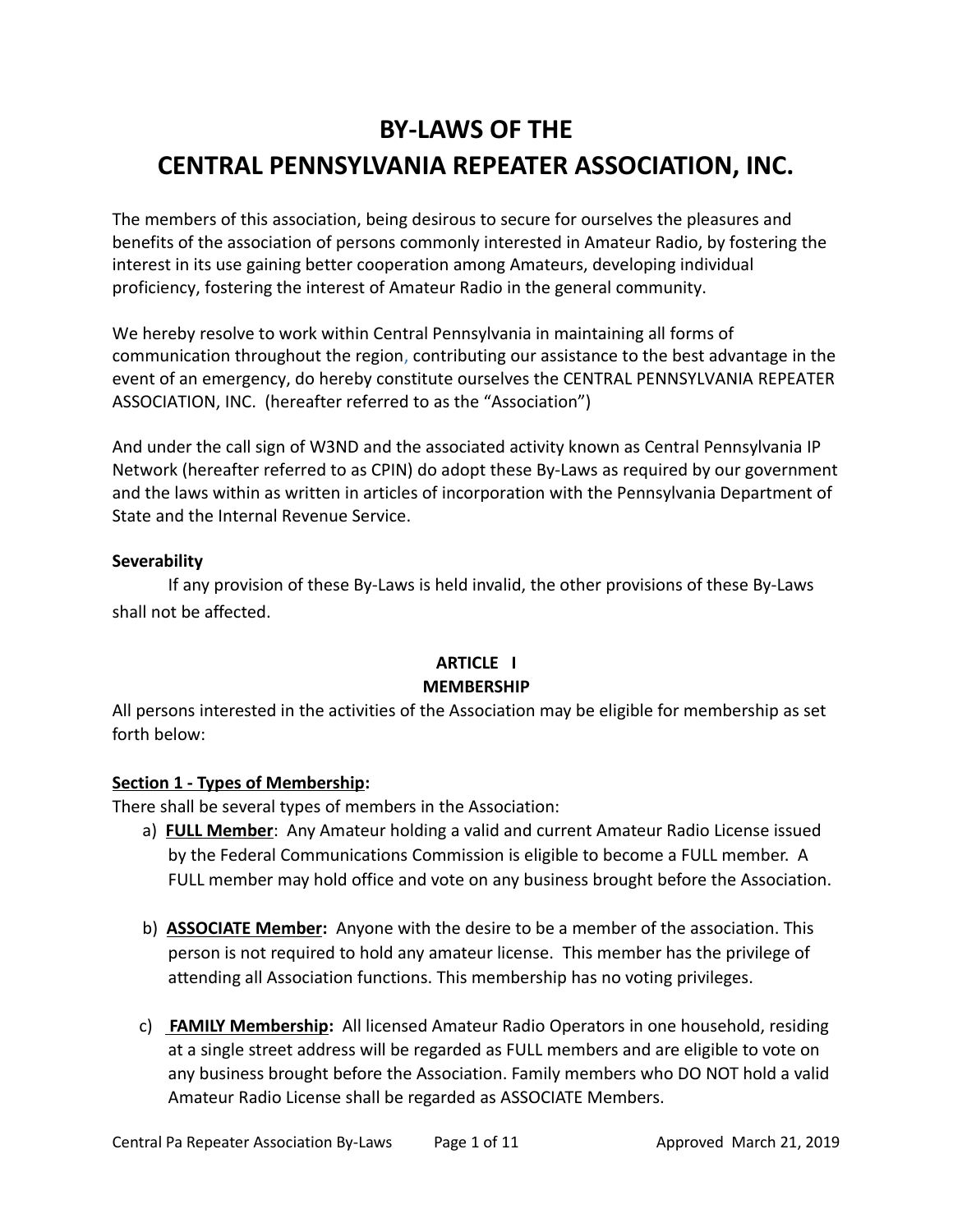- d) **HONORARY Member:** Shall be conferred upon any individual who or organization which has made an outstanding contribution to the furtherance of the Association. The Membership is granted upon recommendation of the Board of Directors and two-thirds vote of the members present at a general meeting. HONORARY Members are excluded from voting and dues requirements.
- e) **LIFE Member:** Any FULL Member in good standing who has been a member for one year or longer may apply and be considered for LIFE membership in the second year. If approved by two-thirds vote of the members present and shall pay a one-time fee equivalent to Twenty years of membership dues at the current rate. Then the member is accepted as a LIFE member and they keep all the privileges of a FULL member for life, so long as they hold a valid Amateur Radio License.

# **Section 2 - PRIVILEGES OF MEMBERSHIP**

All Members may attend and participate in membership meetings and other activities, may serve on committees, will receive notices of Association activities, and may operate equipment belonging to the Association, within the limits of the individual member's Amateur Radio License.

#### **Section 3 - TERMS OF ACCEPTANCE**

Any person eligible for and applying for membership in the Association is subject to approval by the Board of Directors.

#### **Section 4 - DUES**

The annual dues shall be an amount agreed upon by the Active Full Members with voting privileges and will remain in effect for no less than one year. Dues shall be payable on an annual basis, prior to the start of the April meeting.

#### **Section 5 - SUSPENSION OF MEMBERSHIP**

An individual's membership may be suspended by a majority vote of the Board of Directors, with all Board members casting one vote. No votes shall be taken prior to a hearing of all persons concerned. Membership may be suspended for reasons including, but not limited to the following:

- a) Any member who has had his or her Amateur operator's License suspended or revoked by the Federal Communications Commission shall, notify the officers of the association and be automatically suspended from the privileges of the Association.
- b) Noncompliance with FCC Rules and Regulations.
- c) Noncompliance with the By-Laws and/or policies of the Association.
- d) General behavior or acts contrary to good citizenship.
- e) Conviction of a state or federal crime.
- f) Nonpayment or delinquent dues for two years prior to stated annual meeting. (See Article II Section 1)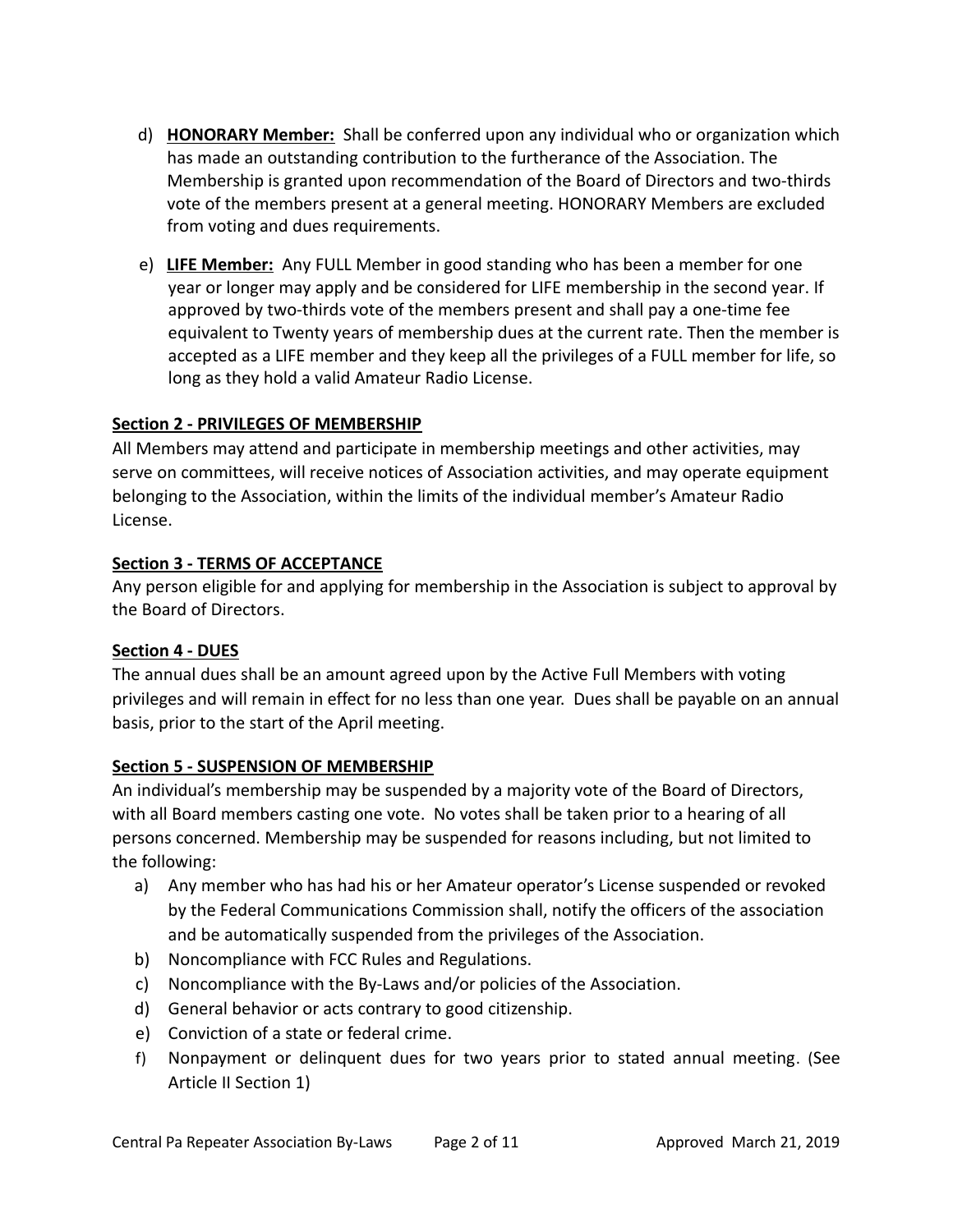Reasons for such suspension are to be stated by the officers at the next meeting of the membership and in the minutes of the association.

# **ARTICLE II MEMBERSHIP MEETINGS**

#### **Section 1 - ANNUAL MEETING**

An annual meeting of the membership shall be held at a place as the Board of Directors (hereinafter the "Board") may from time to time determine, during the third week of the month of April in each year, the specific date to be determined by the Board. The Secretary shall notify all members electronically and/or by U.S. Mail of date, time and location of the Annual meeting and shall attach a slate of officers to be voted on at that meeting time. Such notice shall be distributed not less than ten (10) days prior to the date of the Annual Meeting. A quorum of the membership as described in Article I, Section 1 is needed to conduct any business.

# **Section 2 - SPECIAL MEETINGS**

Special Meetings of the Membership may be called at any time by a majority of the Board. Notice of all meetings stating the purpose for which the meeting is called shall be served, either in person, electronically and/or by U.S. mail, not less than ten (10) days before the date set for the Special Meeting. The president might likewise call at his discretion a special meeting of the Membership upon proper notice given above. A quorum of the membership as described in Article II, Section 6 below needs to be present in order to conduct any business.

#### **Section 3 - GENERAL MEETINGS**

The Board has set aside the third Thursday of each month at 7 PM for the general meeting of the association. A quorum of Full members as described in Article I section 1 below is needed to conduct any business. No general meetings are held during the months of June, July, August and December, unless deemed necessary by the president.

#### **Section 4 - VOTING AT MEETINGS**

At all stated meetings of the Association, each member of record whose membership classification entitles them to vote shall be entitled to one, single vote per person. In the case of persons holding multiple offices, that person shall also be entitled to one and only one vote. That is, there is one vote per person, NOT one vote per position held. Votes may be cast in person, by stating Yay or Nay, by a show of hands, or by a written ballot. A plurality of the votes cast of those present at a General or Special Meeting will decide the issue with exception to By-Law Amendments. (See Article IX Section 1.)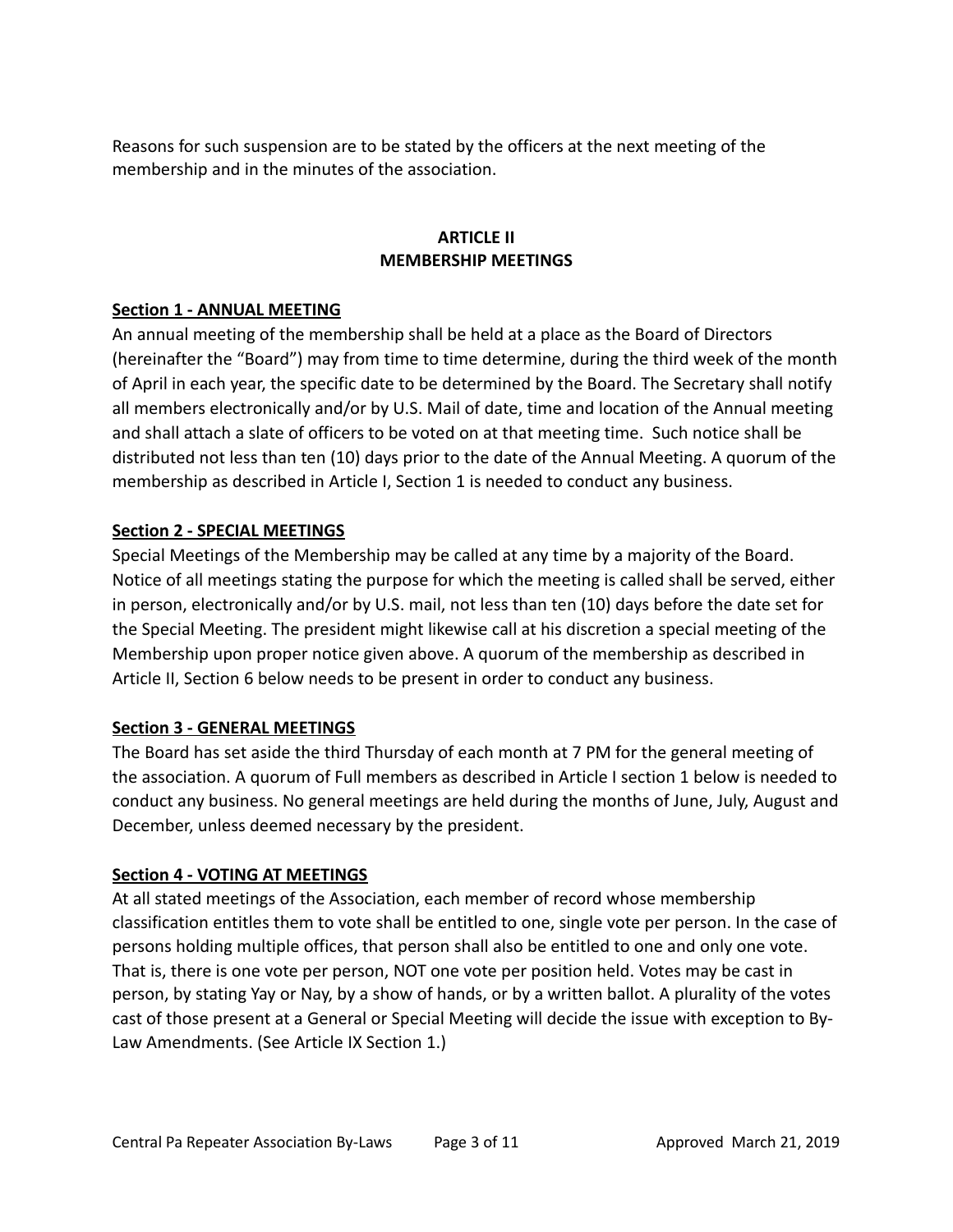# **Section 5 - QUORUM**

A Quorum is defined as the following: the presence of (4) members of the Board of Directors, and a minimum of (8) other voting members in good standing with voting privileges, shall be necessary to constitute a quorum at all meetings for the simple transaction of business.

# **ARTICLE III BOARD OF DIRECTORS**

# **Section 1 - BOARD OF DIRECTORS**

The affairs and business of this Association shall be managed by a Board of Directors composed of nine (9) members with voting privileges. The Board of Directors shall be composed of the five (5) elected Officers, (3) members at large and the (1) past president or the fourth member at large. Directors shall be legal citizens of the United States of America.

# **Section 2 - OFFICERS**

In addition to the Board of Directors defined in Article III Section 1, the Officers of this Association shall consist of the following:

- President
- Vice President
- Secretary
- Treasurer
- Trustee
- Past President

# **Section 3 - DUTIES OF OFFICERS**

The duties and powers of the Officers of the Association shall be as follows:

# **a) PRESIDENT**

- i. The President shall preside at all meetings of the Board directors, Special meetings and of the general meetings.
- ii. The President shall coordinate association priorities and report regularly the progress in achieving those goals to the Membership.
- iii. The President shall call regular and special meetings of the Membership pursuant to other articles of these By-Laws.
- iv. The President shall appoint, remove, employ or discharge all servants, agents, employees (if any) and others having or doing business with the Association other than the duly elected Officers, subject to the provisions of the By-Laws.
- v. The President shall sign and make all contracts and agreements by and for the Association.
- vi. The President shall make a report at the annual meeting of all contracts and agreements that are or have been in place for the previous year.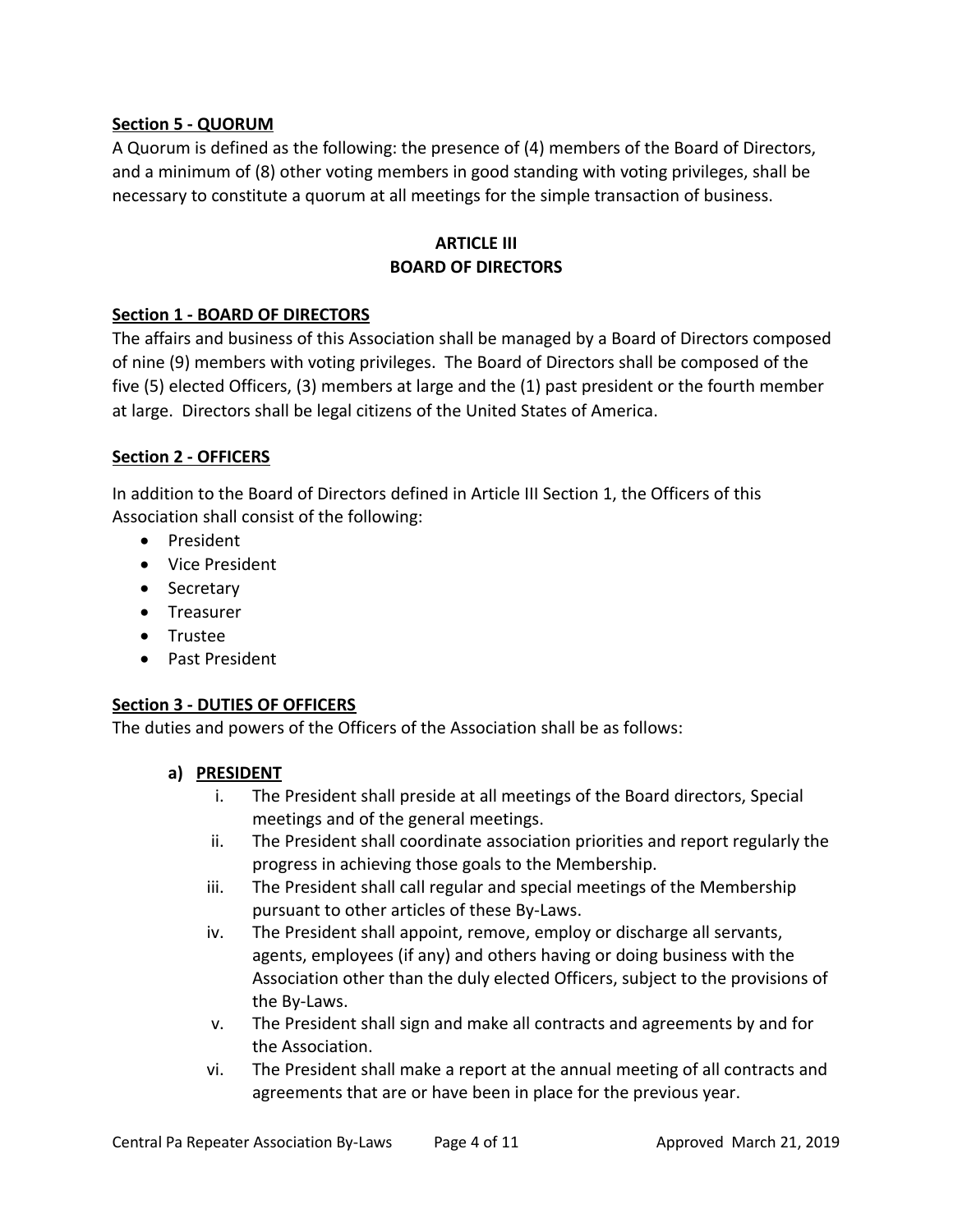- vii. The President shall, if required by the Board of Directors, be bonded by an agreed upon amount as established by the Board as a security for the faithful discharge of his duties as President.
- viii. He shall enforce these By-Laws and preform all duties incident to the position and office he holds. He shall make regular reports at any meeting as needed.

# b) **VICE-PRESIDENT**

- i. The Vice-President shall render, in the absence or inability of the President, the President's duties and responsibilities as prescribed under duties of the President.
- ii. When so acting, he shall have all the powers and will be subject to all the responsibilities hereby given to or imposed upon the President.
- iii. Further, the Vice-President shall be ad-hoc chairman of all Association activities and coordinate all programs and regular meeting agendas with the President.

# c) **SECRETARY**

- i. The Secretary shall keep the minutes of both Board Meetings and meetings of the General Membership.
- ii. The Secretary shall give and serve all lawful notices of the Association.
- iii. The Secretary shall be responsible for maintaining a current roster of the Membership in a manner to be prescribed by the Board.
- iv. The Secretary shall be present at meetings or will provide an acceptable alternate to transcribe the proceedings in his absence of all officially scheduled meetings.
- v. The Secretary shall attend to all correspondence of a general nature incident to the activities of the Association.

# d) **TREASURER**

- i. The holder of the office of Treasurer shall have custody and care of the Association's funds, assets, securities and accounts and shall routinely deposit all such funds in the name of the Association in such banks, trust companies or safe deposit boxes as designated by the Board.
- ii. The Treasurer shall sign, make and endorse in the name of the Association all checks, drafts, warrants and orders for the payment of money, and shall pay out and dispose of same and receipt therefore, under the direction of the Board of Directors.
- iii. The Treasurer shall render in writing to the Membership a budget and statement of account for the Association's assets though the establishment of an Income Statement and Balance Sheet prepared annually. Said statement shall be made a part of the official records of the Association.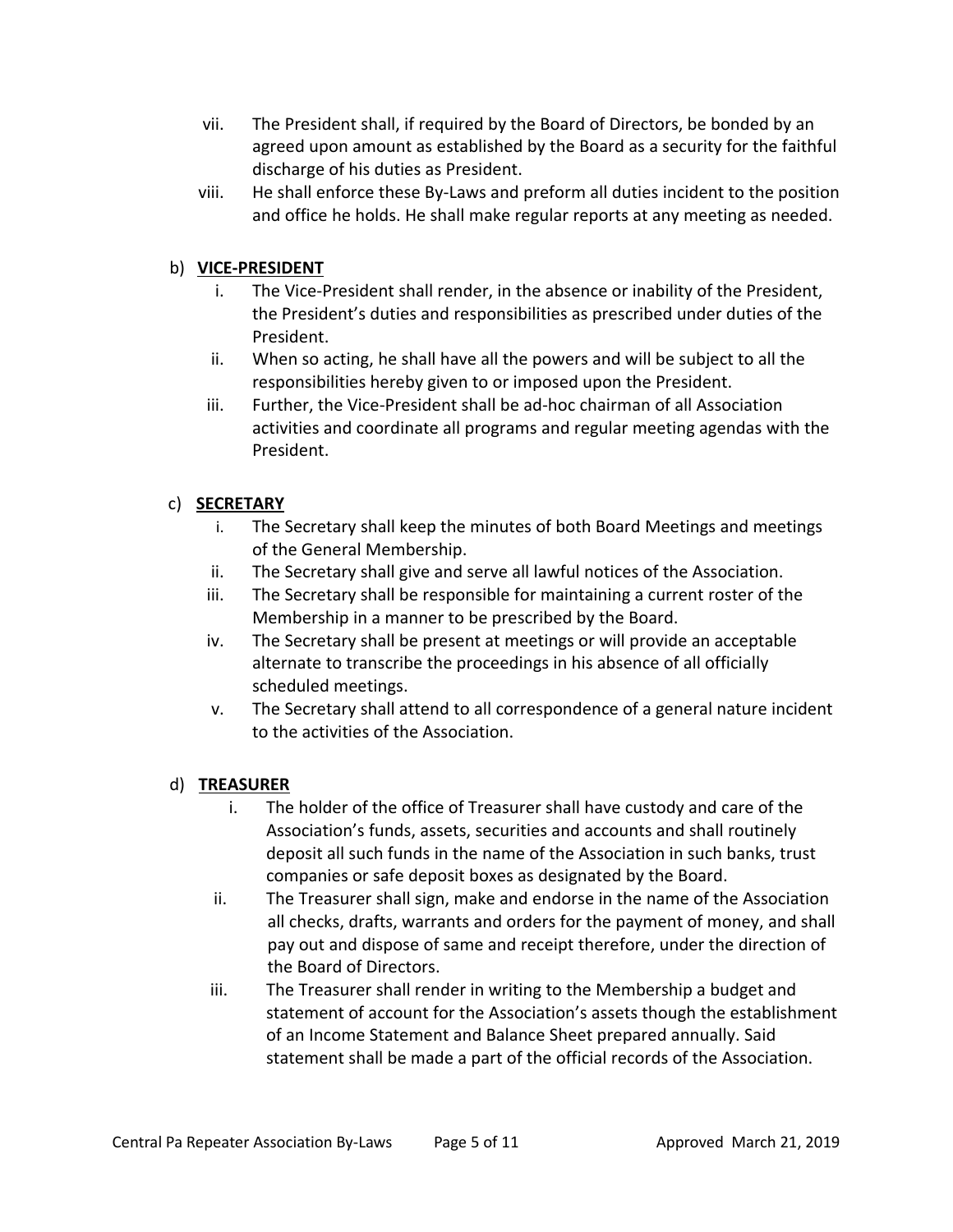- iv. The Treasurer shall summarize the current financial standing of the Association as requested by presiding officers at all meetings of either the Board of Directors or Membership.
- v. The Treasure shall file all necessary forms required by the State and Federal Government for the reporting of operations of the Association as required by law.
- vi. The Treasure shall, if required by the Board of Directors, be bonded by an agreed upon amount as established by the Board as a security for the faithful discharge of his duties as Treasurer.
- vii. The Treasure shall exhibit at all reasonable times the Association's books and accounts to any Director or member of the Association upon application.

# e) **TRUSTEE**

- i. The holder of the office of Trustee shall have custody and care of the physical assets of the Association, including but not limited to the Association's radio equipment.
- ii. The Trustee shall hold all of the Association's radio licenses. The Trustee shall have the responsibility of maintaining all licenses and shall ensure that all licenses issued to the organization are current.
- iii. The Trustee shall notify the directors if radio equipment repairs are needed.
- iv. The Trustee shall make regular reports at any meeting as needed.

# f) **PAST PRESIDENT**

The Past President shall advise the Board of Directors and bring continuity to the new Board. If the current President has been re-elected, then the Past President shall no longer serve on the board directors, He shall be replaced by a fourth Member at Large on the Board of Directors.

# g) **MEMBER AT LARGE (3/4)**

The holder of the office of Member at Large must be a member in good standing with voting privileges and will sit on the Board of Directors.

- i. All Members at Large are required to attend Board of Directors' meetings and have an equal vote as a Director.
- ii. The Members at Large shall represent the general body of members at these meetings.
- iii. The Members at Large shall conduct an Audit of the Treasure's books when a new person is elected Treasurer. An audit shall be preformed at least every three(3) years. The audit shall be done by a minimum of two(2) of the Members at Large. A signed report of their findings shall be submitted to the Board of Directors.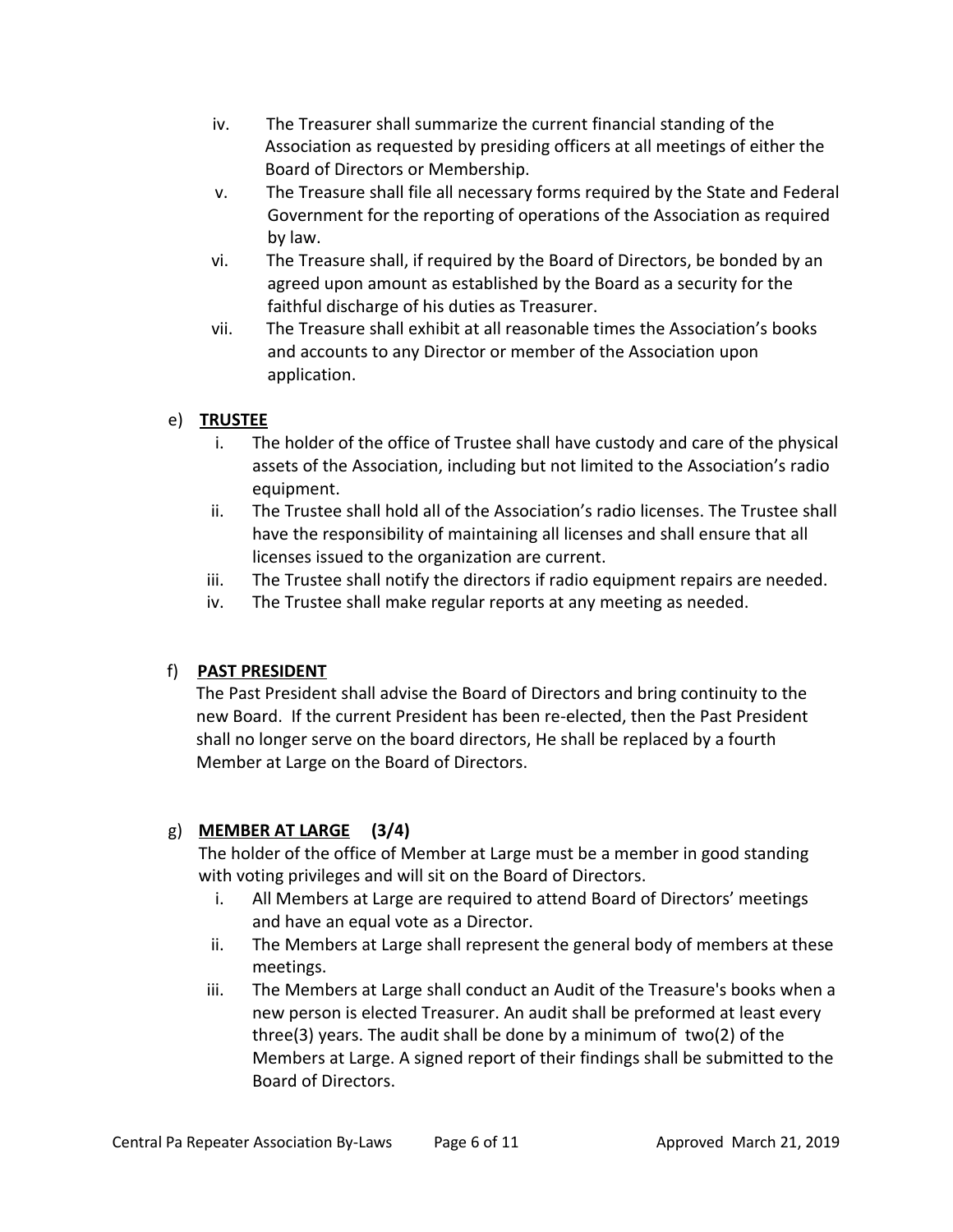# **Section 4 - ELECTION OF THE BOARD OF DIRECTORS**

See Article V.

## **Section 5 - TERM OF OFFICE**

The term of office of each of the Directors shall be one year. There shall be no limit on the number of terms a Director may serve.

#### **Section 6 - DUTIES OF MEMBERS OF THE BOARD OF DIRECTORS**

- a) The Board shall have the control and general management of the affairs and business of the Association. Such directors shall in all cases act as a Board, by a majority.
- b) They may adopt such rules and regulations for the conduct of their meeting and the management of the Association as they may deem proper, not inconsistent with these By-Laws and the laws of the Commonwealth of Pennsylvania.
- c) The Board shall be empowered to authorize expenditures for improvements, for maintenance of the organization's property and for activities in furtherance of the goals of the organization, while retaining a reserve amount in the organization's accounts sufficient to cover recurring expenses for one fiscal year.

In calculating the reserve amount required, recurring expenses shall include, but not be limited to, the total of the previous fiscal year's utility bills, Internet services, insurance premiums, taxes, fuel for emergency power systems, on-going rental expenses and lease expenses. In calculating the amount actually held in reserve, the corpus of any endowment funds, trust funds or similar accounts shall be excluded from the calculation.

#### **Section 7 - DIRECTORS MEETINGS**

Regular meetings of the Board shall be held at least once a year or as the President deems appropriate or upon a request by of least three Board Members. Special meetings of the Board shall be called with adequate notice to all Board Members and shall be entered into upon written request to the Secretary. (See Article III Section 3c).

#### **Section 8 - NOTICE OF MEETINGS**

Notice of meetings, other than regular Board meetings, shall be given to each Director either in person, electronically or by U.S. Mail at least five (5) days prior to such meeting.

#### **Section 9 - VOTING**

- a) At all meetings of the Board of Directors, each Director is entitled to have one vote. In the case of an individual holding multiple offices, the individual is limited to one single vote. That is, there is one vote per person, NOT one vote per position held.
- b) Provided a quorum (as defined in Article III, Section 2) has been satisfied, a plurality of the votes cast by those present shall constitute an act of the Board.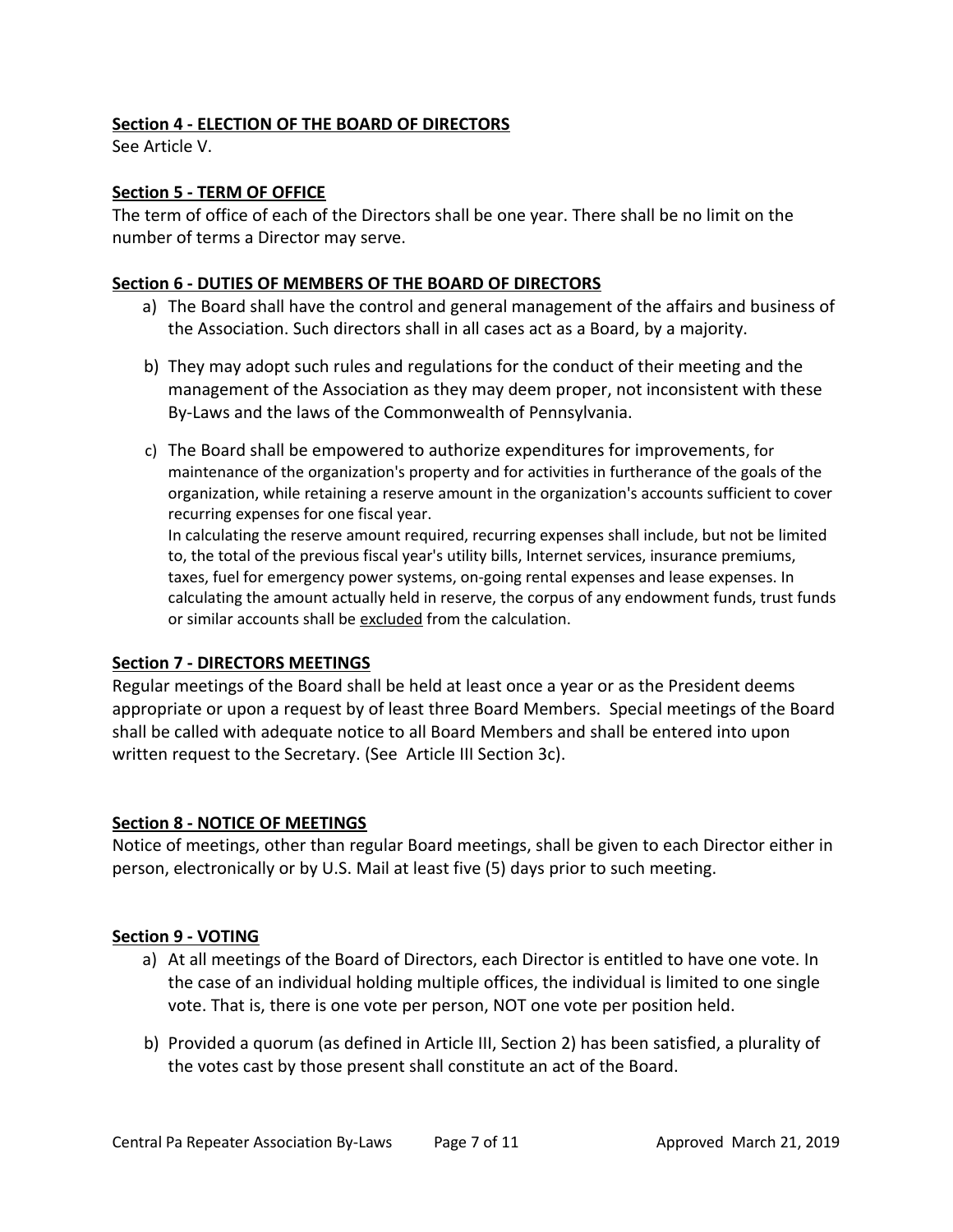c) If the Board can not break a tie vote for a measure brought before the Board, then that measure shall be referred to the membership at the next membership meeting for a vote.

#### **Section10 - VACANCIES**

 a) A vacancy of a seat on the Board of Directors shall be declared when a Board member has been absent for more the 50% of the stated meetings held in a given year or has been absent for three consecutive Board meetings. Consideration will be given by the board if a letter of illness is received. However, such letter shall not be binding on the Board and shall not be deemed as prohibiting The Board from declaring the seat as vacant. Upon declaring a seat vacant, the absent Board Member shall be contacted and advised of such by an officer of the Board.

 b) Any vacancy shall be filled by an election to fill that office to finish out the unexpired term at the next membership meeting.

# **Section 11 - REMOVAL OF DIRECTORS**

Any one or more of the Directors may be removed with cause at any time by a majority vote of Members with voting privileges at any meeting.

# **Section 12 - QUORUM FOR BOARD OF DIRECTORS MEETINGS**

At any meeting of the Board of Directors, the presence of five (5) Board Members shall constitute a quorum for the transaction of business; but in the event a quorum is not present, a lesser number may adjourn the meeting to some future time, not more than 30 days later.

**ARTICLE IV** 

(RESERVED)

# **ARTICLE V ELECTION PROCESS**

The President, under new business at the January general meeting shall appoint, Pick or have volunteers named to a Nominating Committee of three (3) members with voting privileges who will serve for the next three months. Members selected to serve on the Nominating Committee must be present when nominated and must express their willingness to serve on the Committee. Members of the Nominating Committee are NOT eligible for election to the Board.

#### **Section 1 - DUTIES OF THE NOMINATING COMMITTEE MEMBERS**

Central Pa Repeater Association By-Laws Page 8 of 11 The Approved March 21, 2019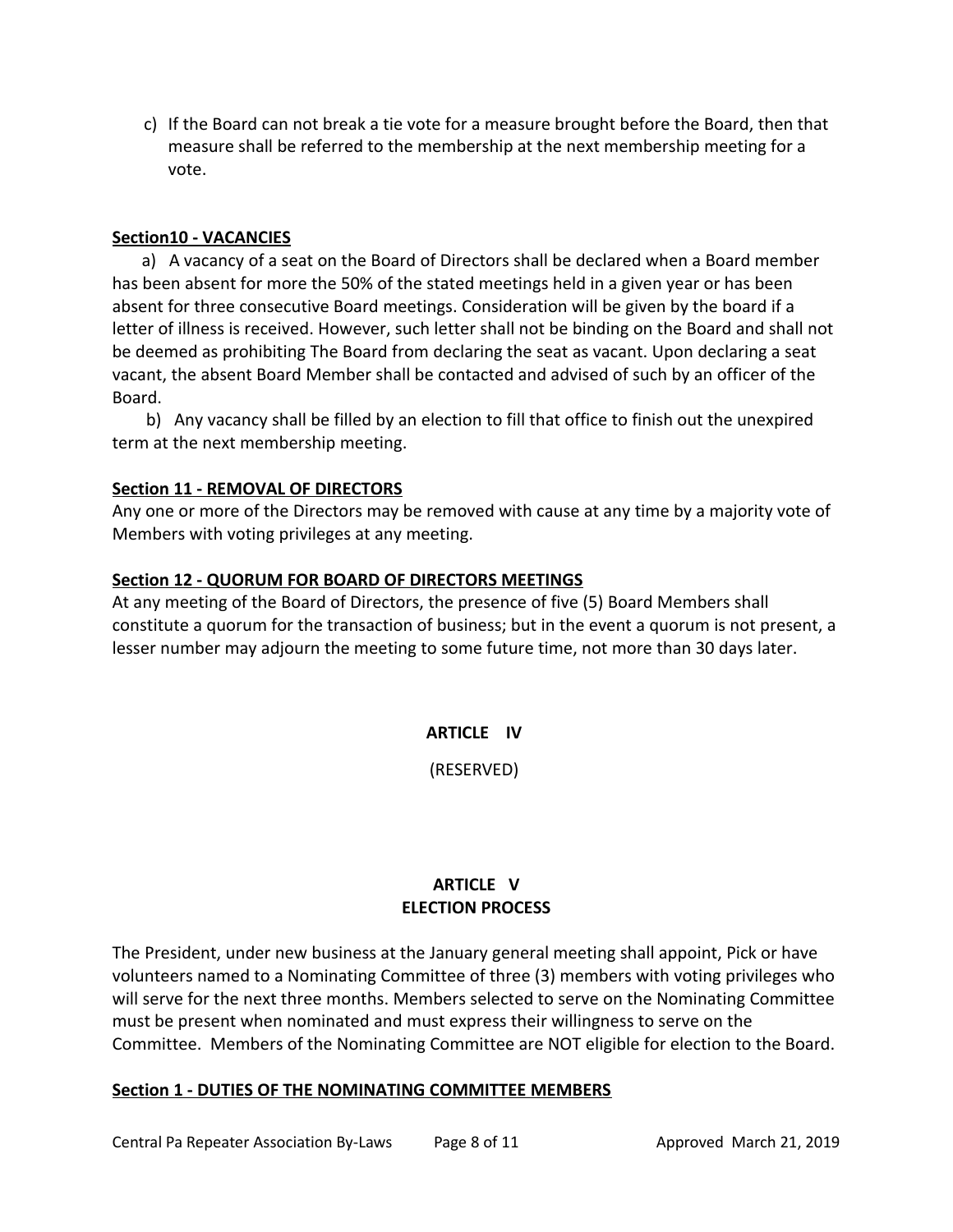The committee will seek out, and interview members to fill a slate of Officers and Board members to be voted on for the next year. There should be at least 2 candidates for each position. The secretary will provide a list of members with voting privileges and contact information to the nominating committee.

#### **Section 2 - AVAILABILITY**

Any member with voting privileges that is wishing to be an officer shall advise the nominating committee of their desire to seek office.

#### **Section 3 - REPORTING**

The chairman of the nominating committee will make his report to the Secretary in the first week in April to permit the Secretary to publish the slate of candidates wishing to stand for office. This slate of candidates shall be distributed to the members in the newsletter as well as electronically to each member and listed on the Website and/or by U.S. mail.

#### **Section 4 - FORMAT OF THE BALLOT**

The Ballot will list one or more names for each of the following positions:

| President       |                                                                                                                                                   |
|-----------------|---------------------------------------------------------------------------------------------------------------------------------------------------|
| Vice President  |                                                                                                                                                   |
| Secretary       |                                                                                                                                                   |
| Treasurer       |                                                                                                                                                   |
| Trustee         |                                                                                                                                                   |
|                 | Member at Large Vote for up to three                                                                                                              |
| Member at Large |                                                                                                                                                   |
| Member at Large |                                                                                                                                                   |
|                 | Member at Large The 'Member at Large' candidate with the fourth most number of<br>votes shall serve on the board, if the president is re-elected. |

#### **Section 5 – VOTING**

Under new business at the April meeting the Secretary will present the slate of candidates in a paper ballot to each member with voting privileges. The Nominating Committee will collect all ballots. At this time the Nominating Committee will tally the ballots

#### **Section 6 – TALLYING OF BALLOTS**

Ballots will be counted and those nominees receiving the highest number of votes shall be duly elected for the year effective immediately. In case of a tie, a ballot for that office shall immediately be distributed. The tie breaker ballots shall be collected, counted and the winner announced.

#### **Section 7 - PRESENTATION OF VOTING RESULTS**

The chairman of the nominating committee will submit the final list of elected officers to the Secretary who shall announce the results and upon acceptance, he shall destroy all ballots.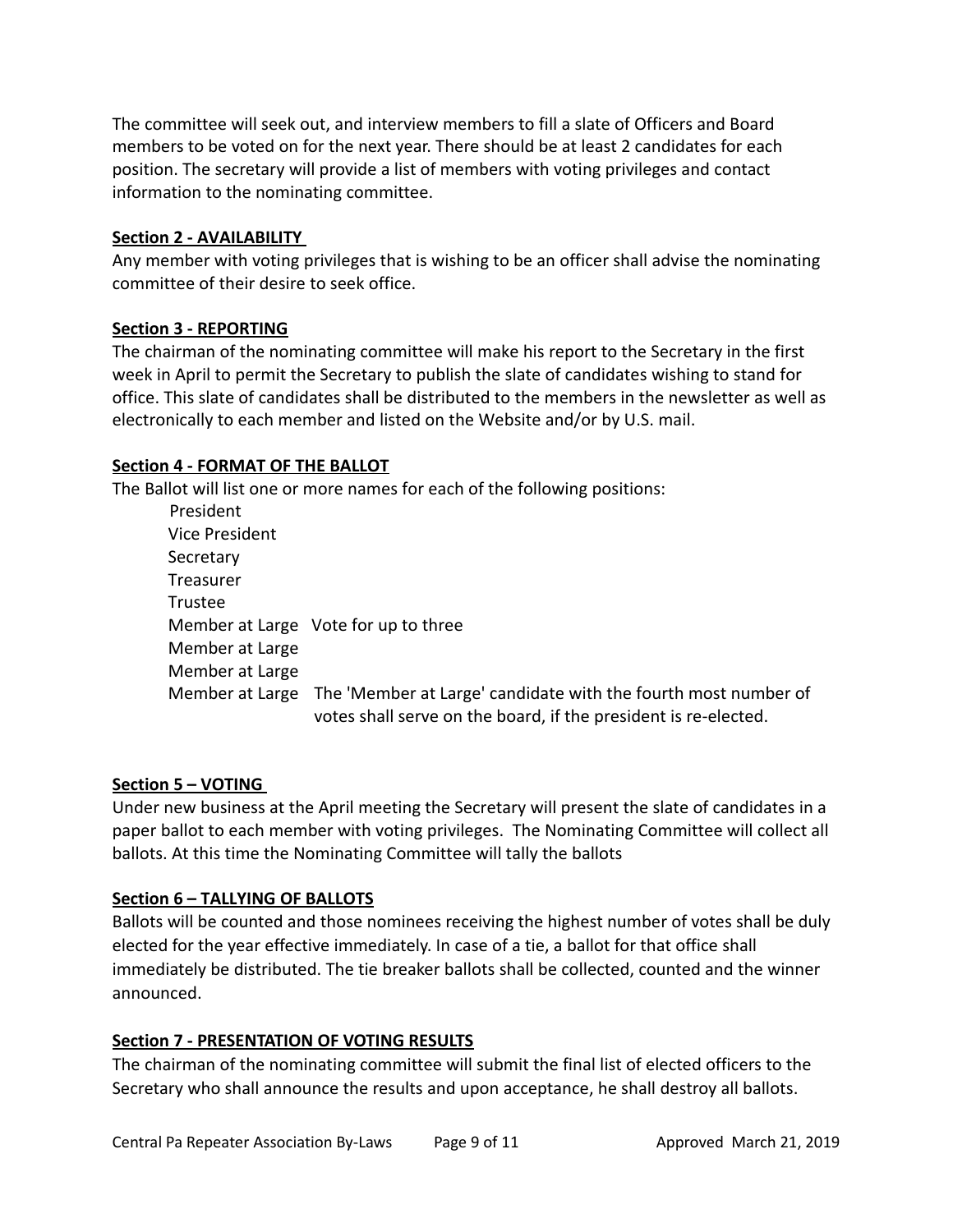At this point the nominating committee is disbanded.

# **ARTICLE VI ASSOCIATION ACTIVITIES**

# **Section 1 - GENERAL ASSOCIATION ACTIVITIES**

The Association's mission is to promote the hobby of amateur radio and in so doing, use amateur radio to benefit our community. The club will raise funds to maintain the Association's equipment and inspire new members to become involved with the hobby of communication. It is to expand all areas of the hobby to the fullest it can. In doing so it is the Association's goal to provide emergency communications wherever needed through times of natural and man-made disasters, throughout the commonwealth and the nation.

# **Section 2 - Central Pennsylvania IP Network (CPIN)**

The Association activity known as CPIN is dedicated to providing backup communications for governmental agencies such as Emergency Operations Centers, 9-1-1 call centers and other first responders in the event of failure of the public infrastructure during times of a disasters. CPIN provides a dedicated, digital microwave network that is independent of the public infrastructure to link these organizations together with digital PBX-like telephone service, FAX service and data services. Subject to availability, all members of CPRA may receive the services of the CPIN at their own expense within the technical limits of the CPIN network's current design and build out.

#### **Section 3 - Fundraising Activities**

Any activity of the association may raise funds under the 501(c)7 status of CPRA. All donations or funds raised must be handled through the treasurer and show on the club ledger.

# **ARTICLE VII FISCAL YEAR**

#### **Section 1 - FISCAL YEAR**

The fiscal year shall begin on the first day of April of each year.

# **ARTICLE VIII RULES**